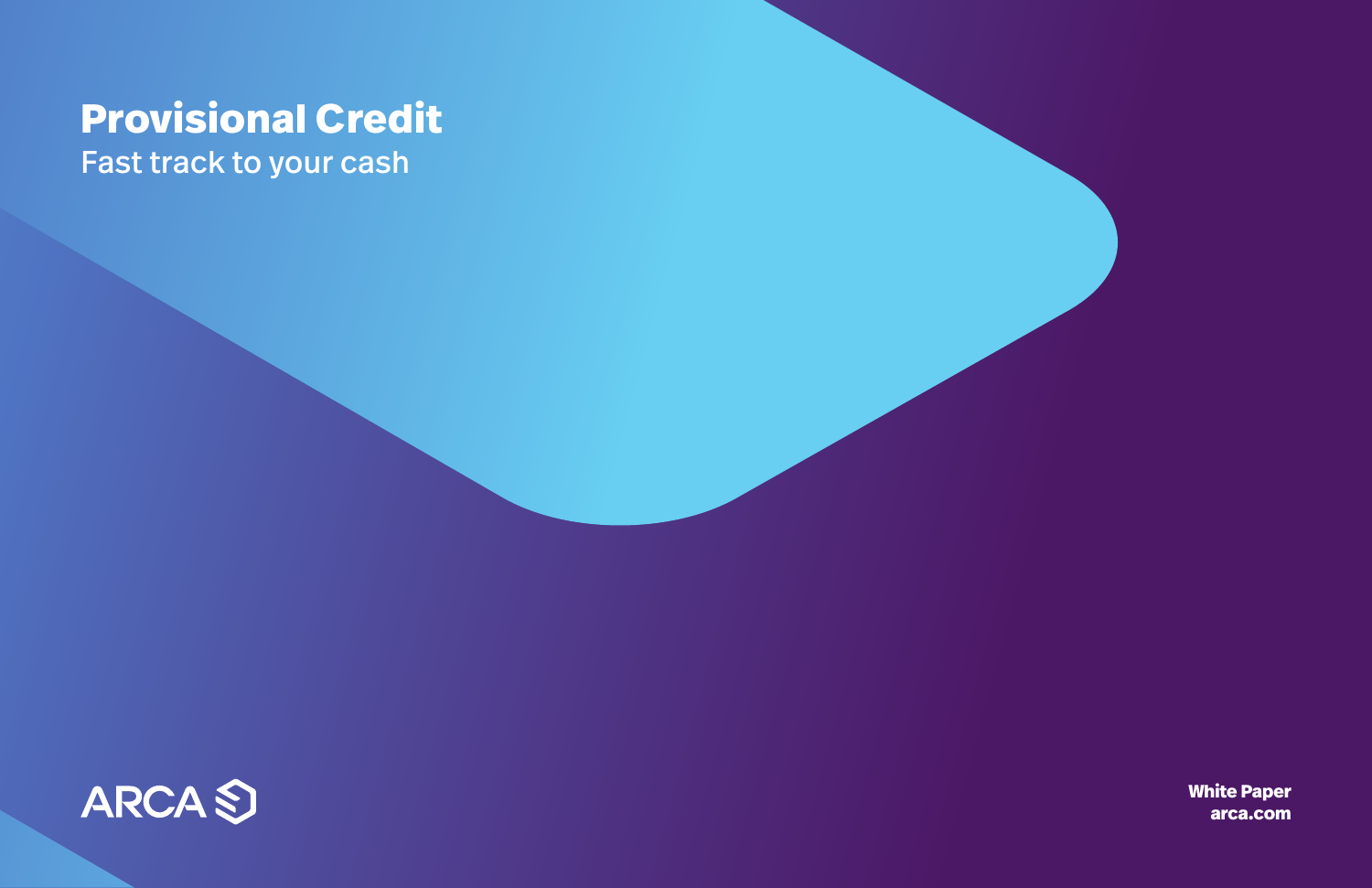# **Executive Summary**

Despite the popular opinion that cash usage is on the decline, the European Central Bank and the U.S. Federal Reserve report that cash continues to dominate retail payments. For retailers, cash is expensive and time-consuming to manage and it may take as many as 10 days for cash to be credited to their bank account.

Provisional credit, however, allows retailers to have faster access to cash revenue while addressing many of the challenges cash presents. In this white paper, you'll learn what provisional credit is, how it works and what it means for retailers.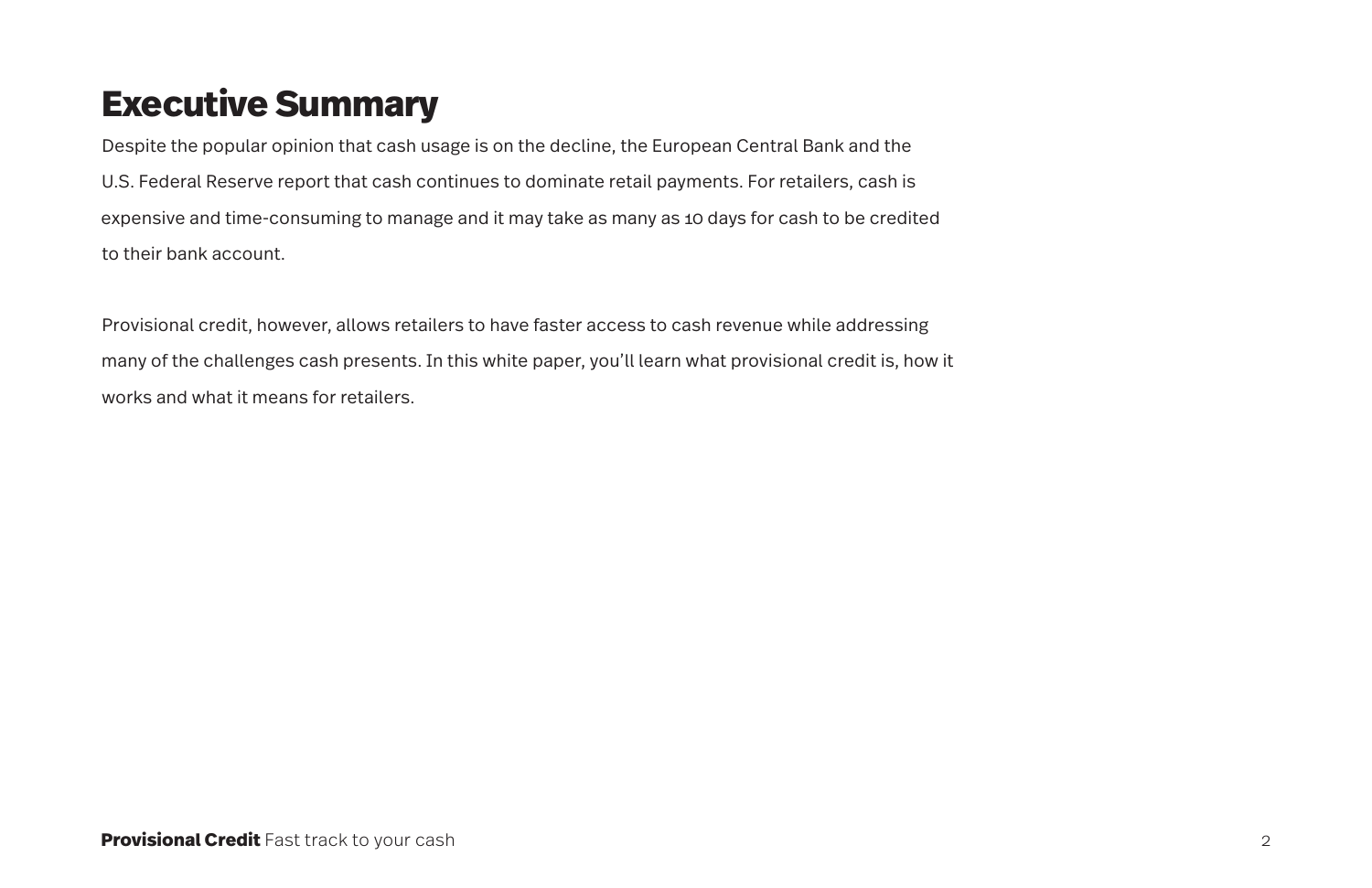## **Cash and the Consumer**

The most recent report on consumer habits published by the European Central Bank (ECB) disclosed that the number of euro in circulation is increasing at a rate of approximately 9% per year. The United States Federal Reserve reported that dollars in circulation increased more than 6% in 2018, underlining the fact that total U.S. currency in circulation has more than tripled in the last two decades. Despite efforts from government and financial institutions of a cashless society, cash usage continues to flourish worldwide.

Cash dominates retail payments in Europe, according to ECB reports. The most recent Diary of Consumer Payment Choice, which reports the state of cash usage in the United States, found that cash is preferred for small value transactions and continues to be the most frequently used consumer payment instrument.

Retail payment habits in Europe and the US confirm these trends. With that in mind, retailers should give particular attention to the fact that cash is the most popular payment instrument in six of nine merchant categories including:

**fee** gifts

 $\bigcirc$  auto/vehicle

- $\bullet$  food/personal care
- $\mathbf{H}$  government/nonprofit
- $E$  entertainment/transportation  $\hat{\mathbf{c}}$  medical/personal services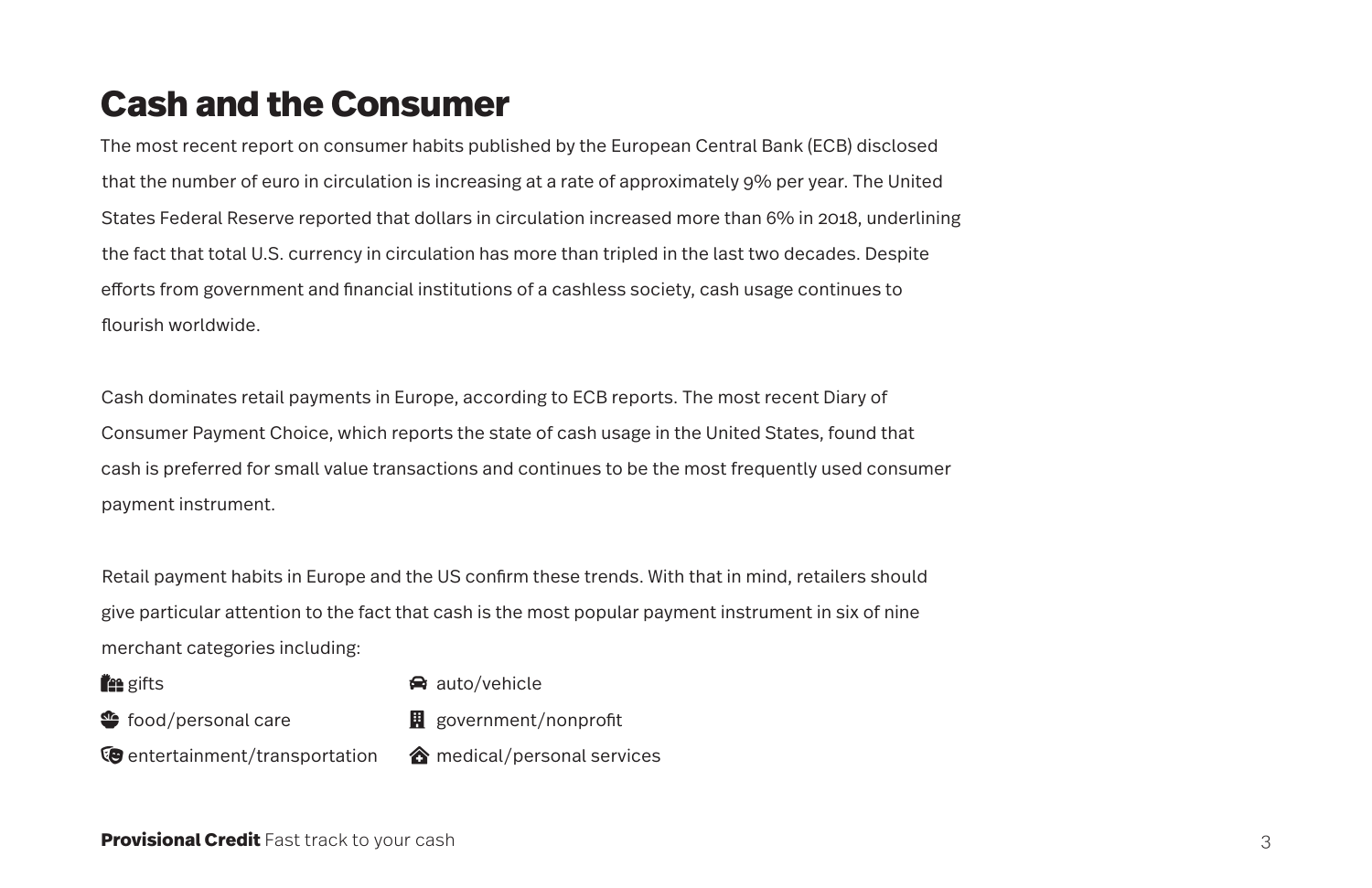### **Cash and the Retailer**

For retailers, cash processing cycles are not only needlessly complex, but they're also time-consuming, errorprone, expensive and high risk. Cash handling requires substantial labor to issue starting floats, conduct till sweeps and swaps, balance registers, and prepare bank deposits. Cash processes have remained the same for decades and even when augmented by currency counting equipment and computers, they still require multiple custodial exchanges and substantial physical work.

As it is in banking, cash handling is a significant operating expense for retailers. But banks and retailers experience cash differently. Banks can access the full value of cash as soon as it is received but cash inventory is different for retailers. Of course, cash payments are assets for retail businesses, but until cash is credited to the retailer's bank account, it's a non-performing asset and a liability. Having cash inventory on hand is useful for daily activities like issuing till start funds and making change as well as cash back transactions and refunds. But cash isn't useful as working capital for business expenses. On-site cash is also vulnerable to theft or other losses.

In some markets, after cash is picked up by CIT, it might be several working days before it is credited to the retailer's bank account. Assuming that the pick-ups happen every other day, it might take as long as five business days before a retailer has account access to the money they've earned. That's where provisional credit benefits retailers. The faster a business can deposit cash earnings to a bank account, the faster the cash is a working asset.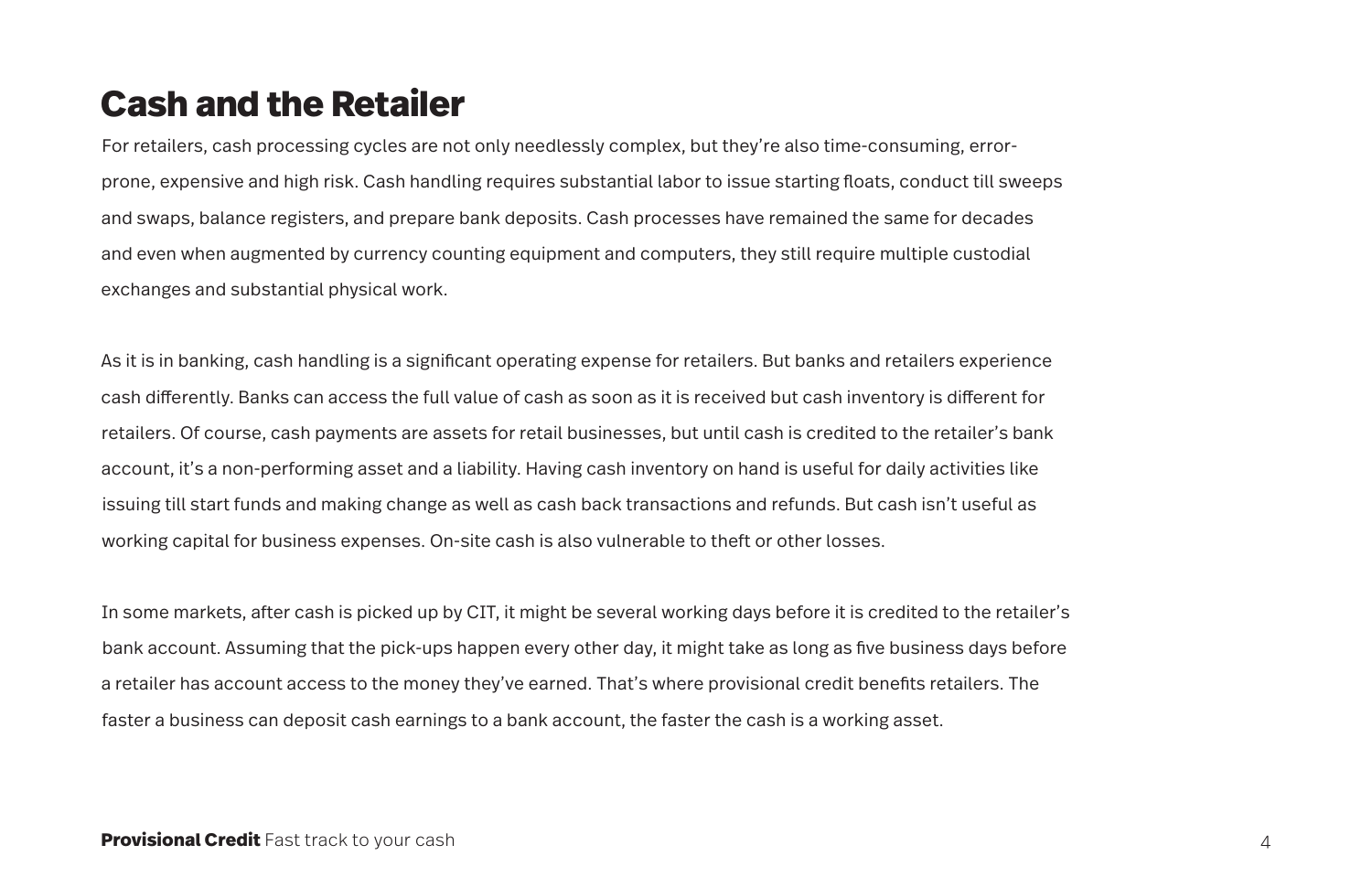## **How Provisional Credit Works**

Provisional credit, in this instance, describes credit granted for a cash deposit before the cash has been physically verified and deposited to a bank. It can be granted by an entity such as a Cash in Transit company (CIT) or a financial institution.

Most retailers use CIT services to transport and process their cash deposits. During this holding period, cash is both a non-performing asset and a security risk. Businesses can't really use cash to pay creditors or make capital improvements and cash is exposed to shrinkage and theft.

But provisional credit gives a business access to its cash earnings much faster by crediting them to a bank account before they are actually deposited. Provisional credit requires equipment, technology, and third-party institutions to provide the solutions to ensure a retailer qualifies for the temporary credit.

In a system that meets the requirements for provisional credit, deposit funds must be transferred to a secure deposit safe that is connected to a network and no longer accessible to store personnel. The device sends the deposit data electronically to the retailer's bank. The funds become the property of the financial institution which grants provisional credit for the funds to the retailer.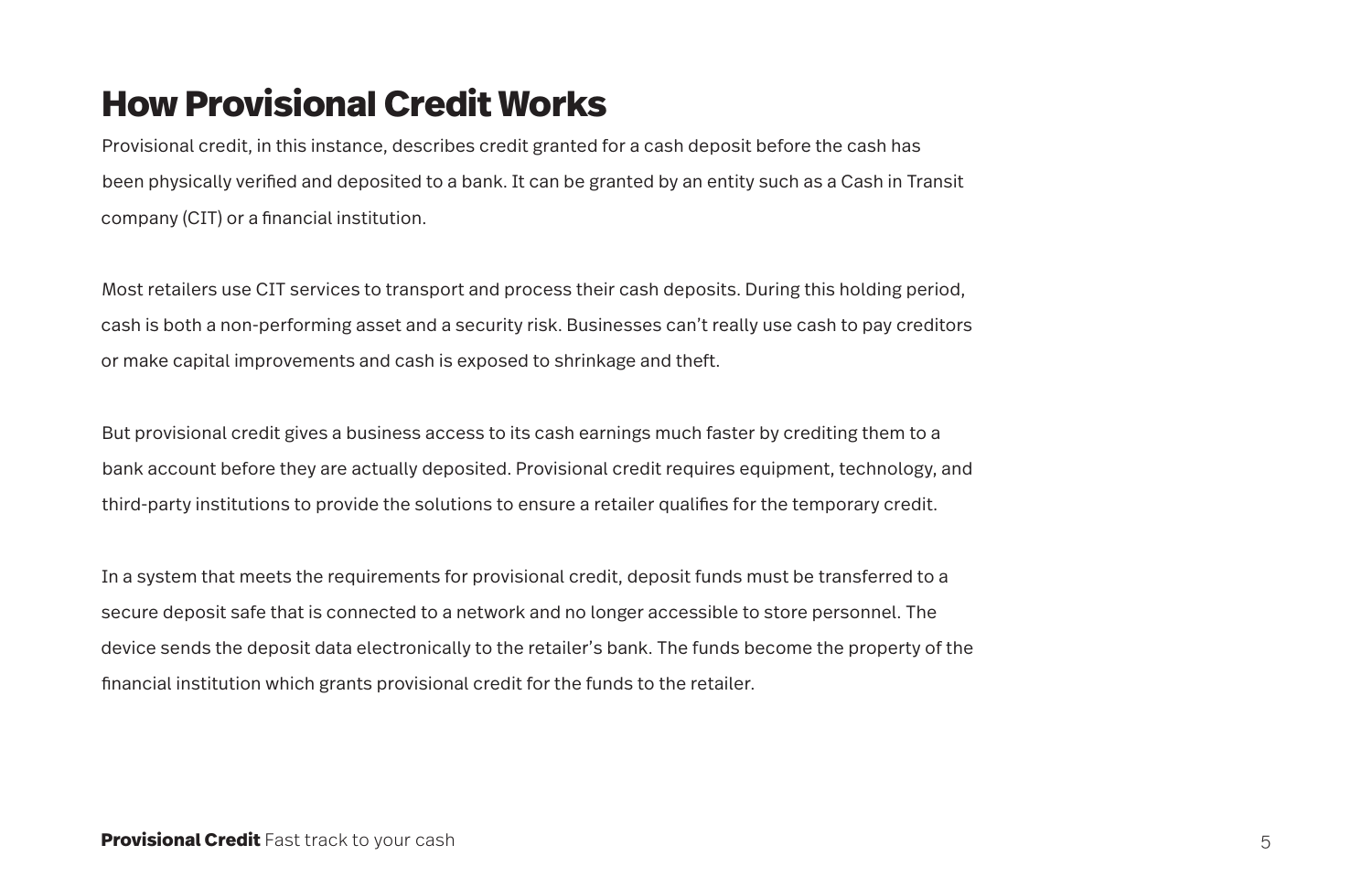Cash automation devices transmit deposit data daily so CIT pickups are significantly reduced. This way, deposit values are guaranteed, and provisional credit is available either the same day or the next day. The system closes security loopholes in storage, loading and unloading with secure transactions that generate a detailed audit trail per transaction and user to create accountability.

Not all banks and CITs are currently equipped to offer provisional credit service to their commercial customers; however, many do. How? They partner with cash automation providers and software platform vendors in third-party agreements to provide the additional requirements. Because the institution issuing provisional credit needs to validate deposit funds in order to insure them, several elements must be in place to qualify for provisional credit:

- $\checkmark$  Cash deposits must be stored in a smart device, like a cash recycler, that has restricted access and captures the deposit data in an electronic file.
- $\vee$  The cash device must also be connected to a reporting platform to electronically transmit its deposit data to a financial service provider.
- $\checkmark$  Cash transport must be managed by a secure CIT service which insures the cash during pickup.
- $\checkmark$  The cash device must provide an audit trail for cash transactions which verify and validate the funds deposited to the device.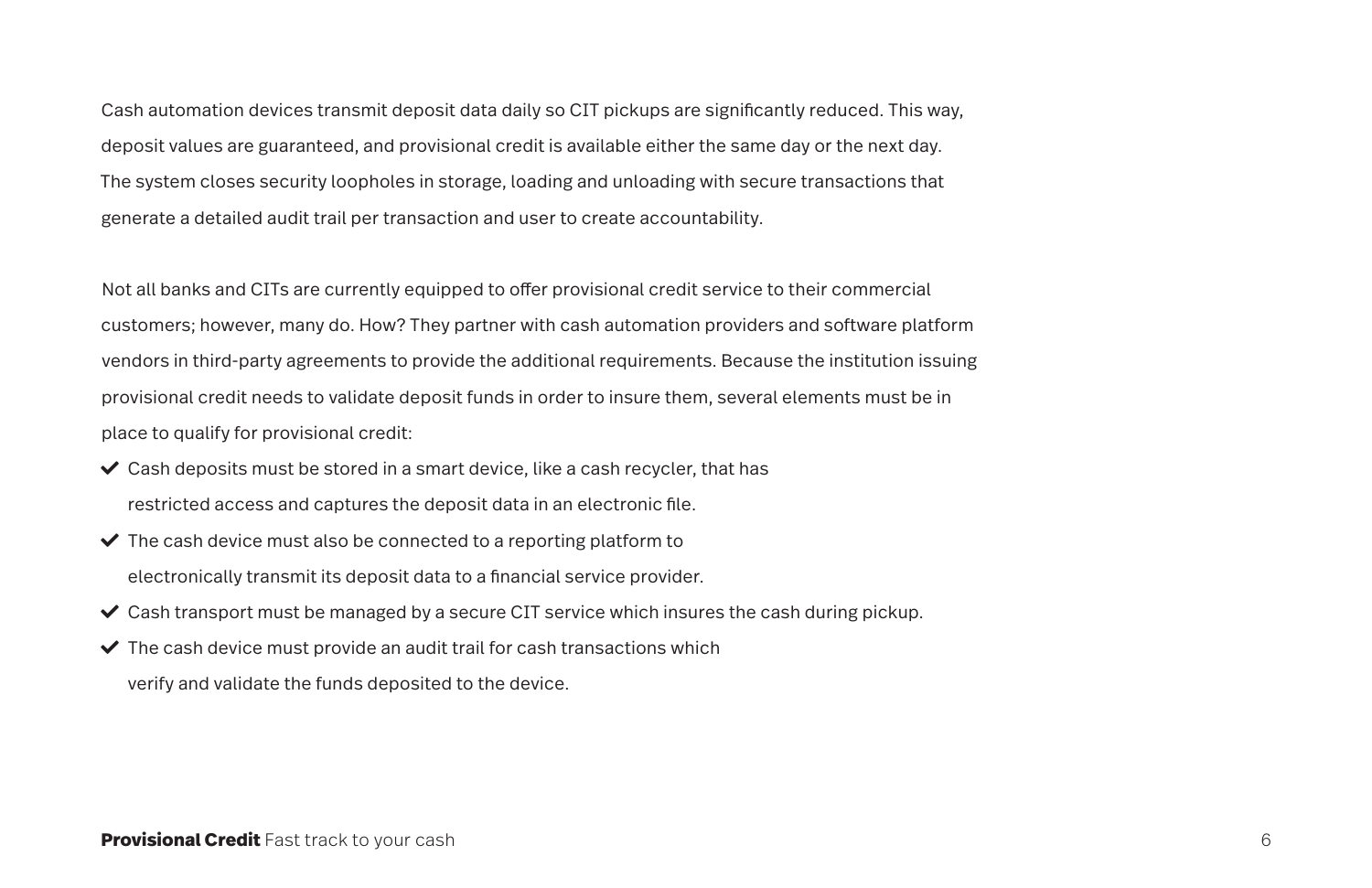## **What Provisional Credit Means for Retailers**

Traditionally, a business might have to wait anywhere from 3 to 10 days for cash earnings to reach a bank account. That's the time it takes to reconcile cash deposit totals with deposit verification from the bank. Some retailers make their own deposits to the bank but typically not on a daily basis.

When cash funds are credited to a bank account through provisional credit, those funds are available for business needs like paying an invoice or capital expenses. The coordinated products and services established to receive provisional credit give retailers visibility and control for a more accurate picture of their business' performance. Cash automation systems allow retailers to make use of cash inventory to fund tills and other store cash needs which reduces the frequency and expense of CIT services.

#### **A Model in Operation**

Let's examine the business model for a mid-size drugstore in both Europe and the United States. Generally speaking, this type of store operates anywhere from 1 to 5 tills and is classified in the "specialty" category, which represents the bigger share of retail stores after mass market both in the U.S. and Italy. Including pharmacies, plus other commercial activities this segment comprises, it owns 7.6% of the Italian market and the 15.1% of the U.S. market.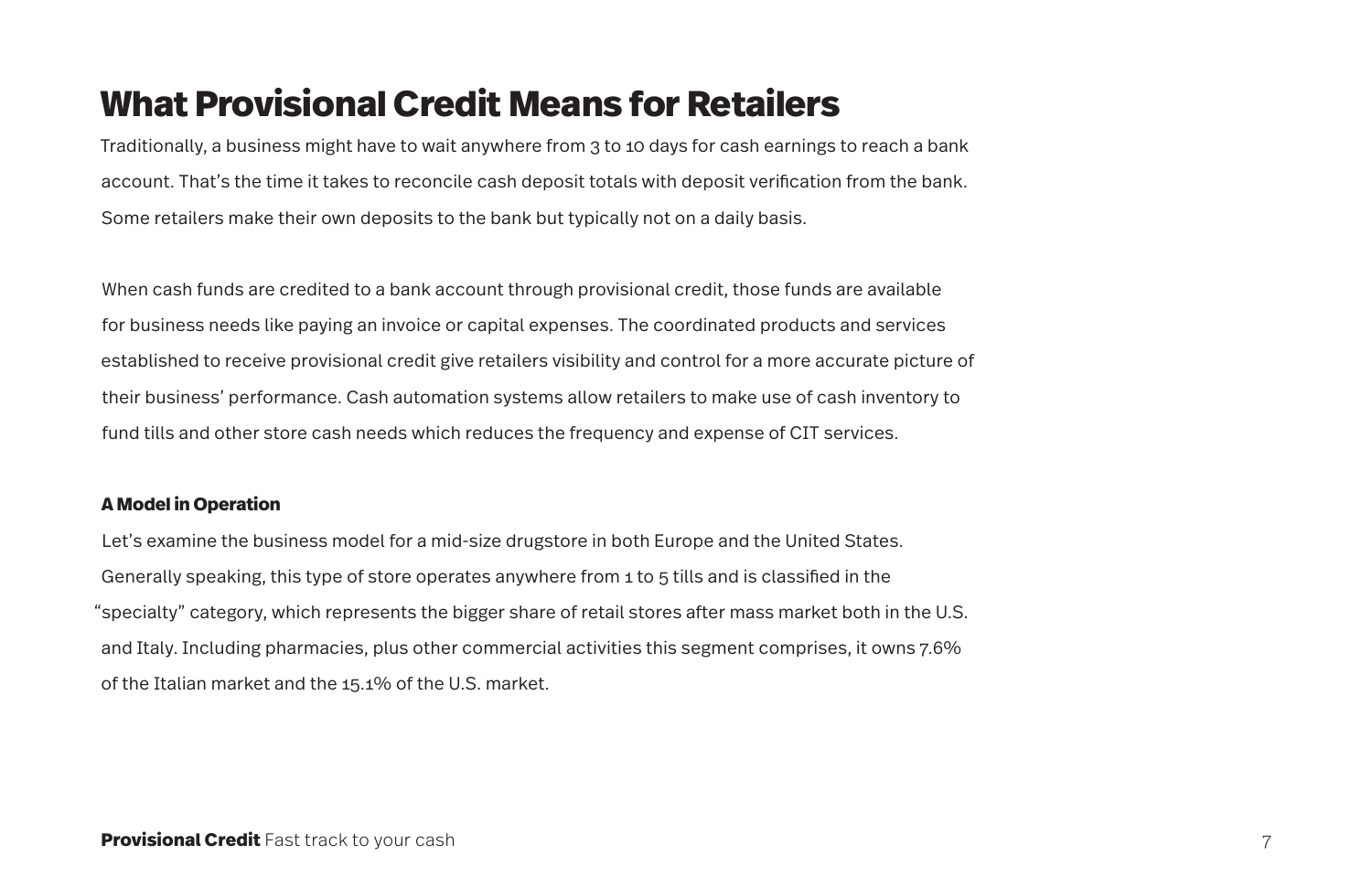### **Pre-automation process**

### **3 CIT pickups per week**

TRANSPORTATION<br> **3 CIT pickups per W**<br>
Costs and security risks increase et<br>
cash is transported out of the busin<br>
CREDIT<br> **4 WOTKing days or m**<br>
Bank account credit and funds are in<br>
mediately available for use.<br>
PREPARAT Costs and security risks increase every time cash is transported out of the business.



#### **credit**

### **4 working days or more**

Bank account credit and funds are not immediately available for use.



#### **preparation**

### **30 minutes per day**

Manual counting and deposit preparation is

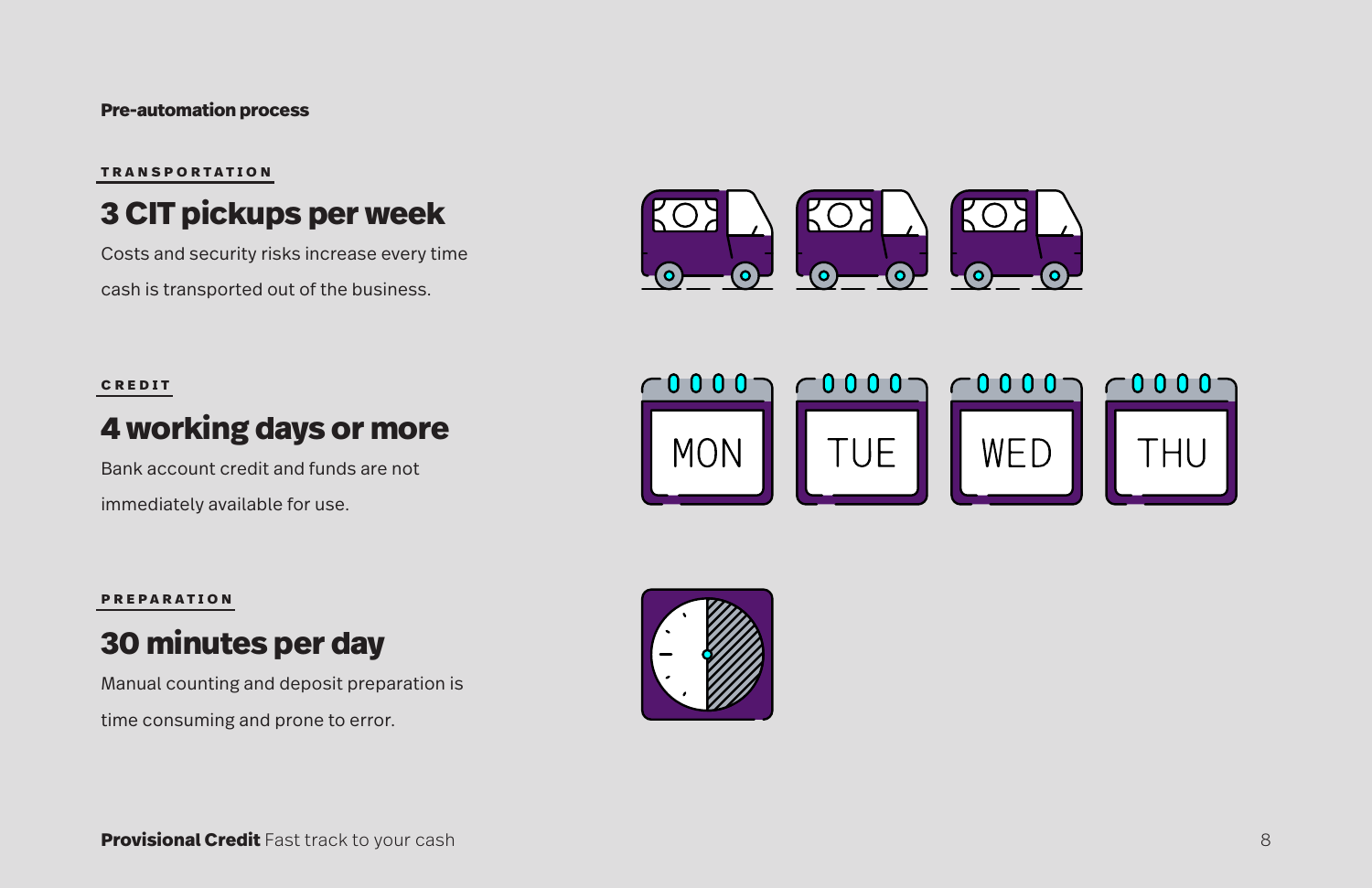### **After automation with provisional credit**

#### **T ransportation**

### **1 CIT pickup per week**

Reducing CIT frequency dramatically reduces costs and risk.

**67% reduction**

#### **credit**

### **2 working days or less**

Bank account credit and funds are available for use much faster.



#### **preparation**

### **6 minutes per day**

Automated counting and deposit preparation saves hours per week and reduces errors.

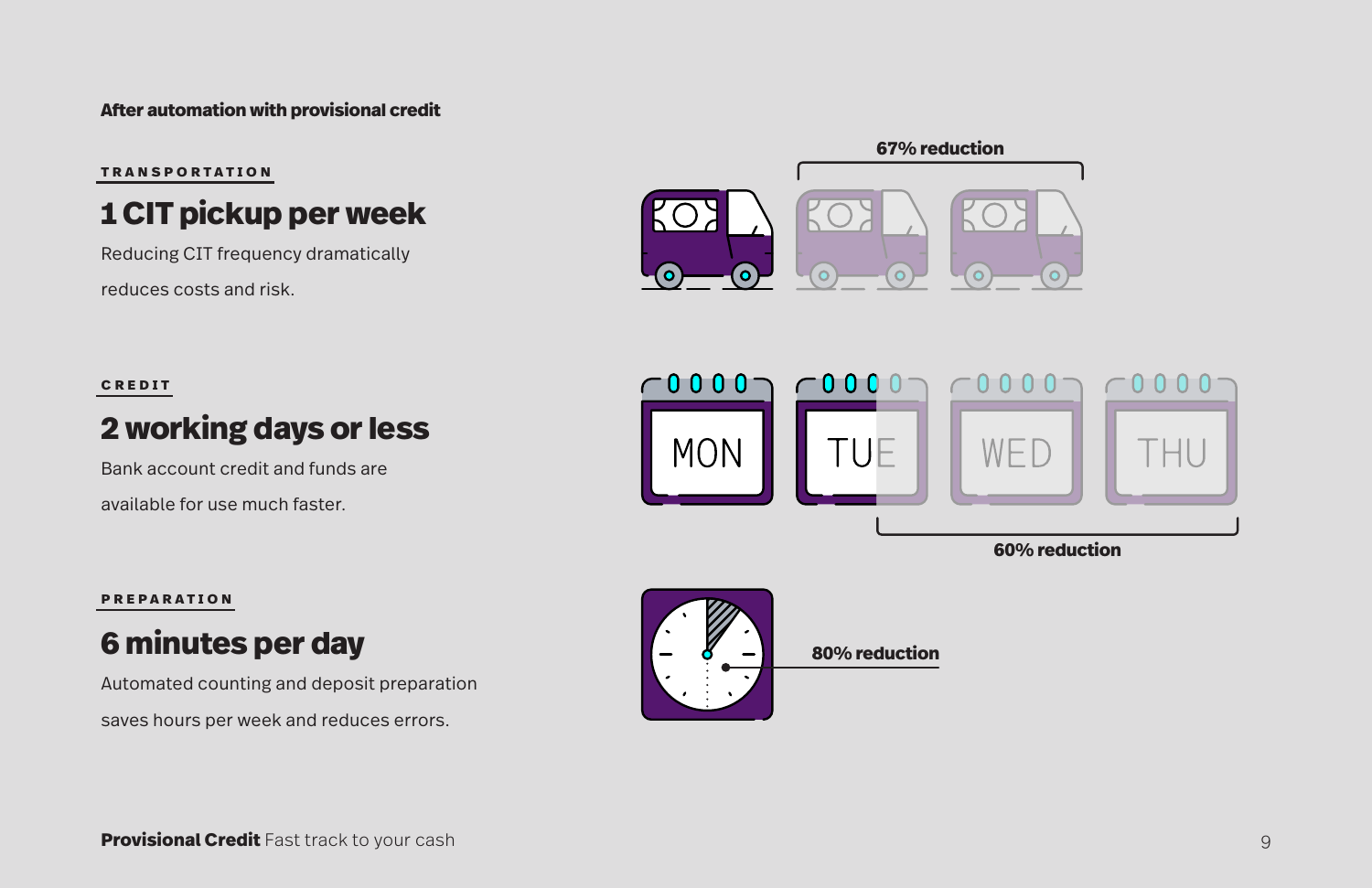## **Additional Benefits of Cash Automation**

The cash automation technology that enables provisional credit also has numerous additional benefits. It gives retailers greater control over the entire cash cycle by streamlining low-value manual processes, introducing accountability and security and providing cash data.

# search lock-alt

### **Visibility**

Cash automation hardware creates a digital record of every transaction for each user and software generates transaction reports to help identify cumulative trends. Too often retailers use store safes as "mini-banks," stocking them with rolled coin and low denomination banknotes. Revenue reports, including cash receipts, can help businesses more accurately predict their needs. With visibility into its cash, a business can resolve cash-flow problems such as shortages and bank overdrafts.

### **Security**

Provisional credit offers immediate and significant security ROI by eliminating cash transport liability and reducing opportunities for mishandling during fund exchanges and deposit preparation. When a secured CIT service manages deposits and transport, retailers save labor and reduce the risk of fraud and theft. Cash transferred to the deposit safe is electronically credited to retailer-specified accounts and no longer accessible to store personnel. The deposited funds are guaranteed and become bank cash to be collected at the bank's discretion. Receiving provisional credit for cash reduces CIT pickups which lower operational costs for the retailer.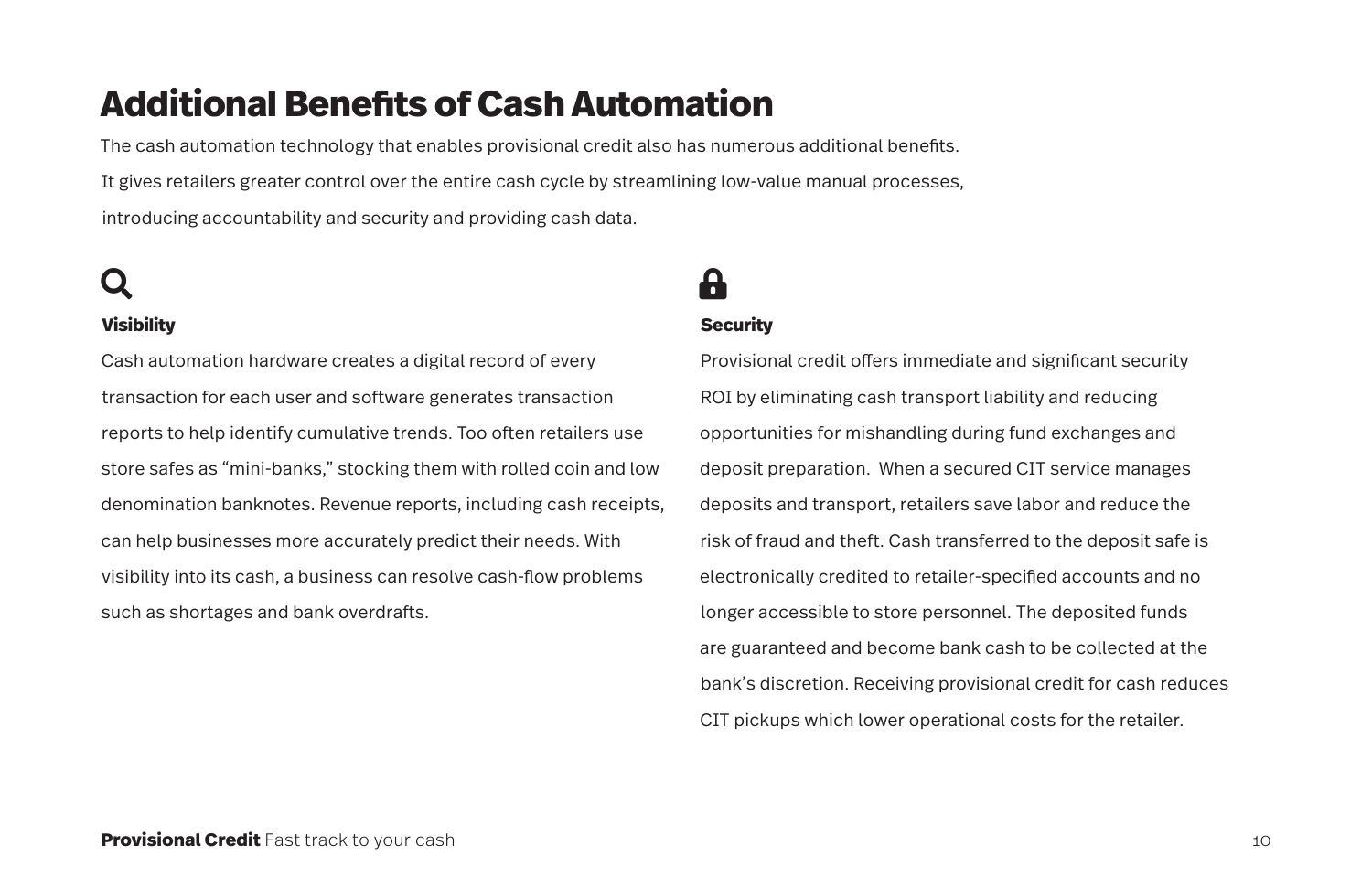user-check chart-pier-check chart-pier-check chart-pier-check chart-pier-check chart-pier-check check

#### **Accountability**

The lack of an electronic audit trail has long been a problem with cash. By requiring the use of 'smart' devices that generate a digital record of every transaction, provisional credit builds accountability into cash handling. Cash automation systems eliminate discrepancies by allowing cashiers to automatically count cash into the secure deposit safe. And they streamline balancing activities and help resolve discrepancies while discouraging fraud.

#### **Cash Inventory**

Cash automation allows retailers to securely retain the cash they need to fund store operations. Using rules and predictive models to assure adequate levels of cash, the systems reduce idle cash by lowering cash-on-hand requirements. Any cash not needed for tills is automatically transferred to a separate secure deposit safe and electronically deposited. If a change order is required to replenish change funds, bank partners can be alerted well in advance.

### **Average time spent deailing with cash Cash recyclers drive benefits**





Per day for an average cashier



**20 hrs.**

Per week for an average store manager



**90%**

Reduction of cash exposure



Reduction of cash handling errors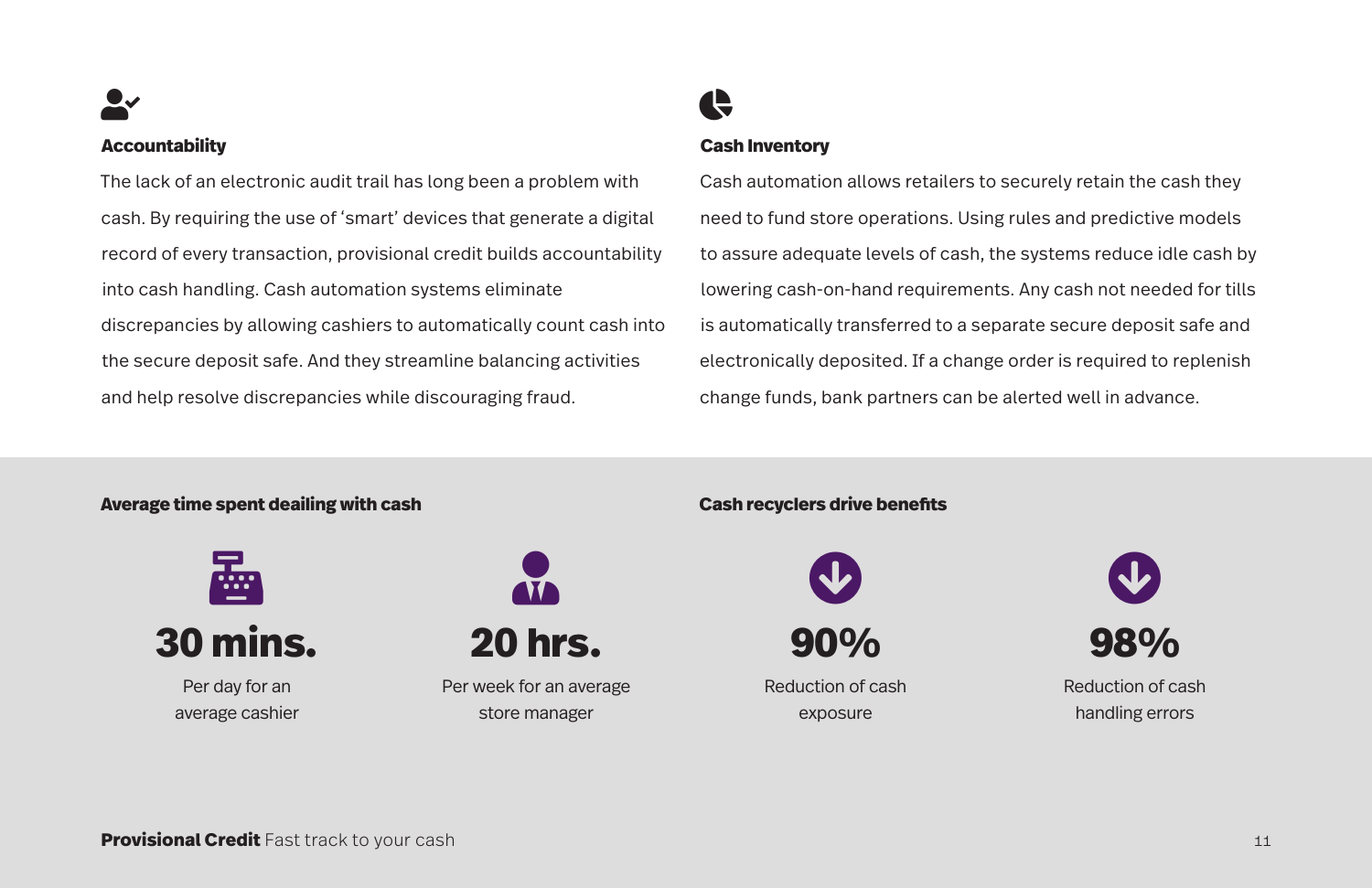# **Final Thoughts**

With the volume of cash in circulation remaining steady, cash payments are likely to remain popular with consumers and represent a significant share of retail transactions for many years to come.

Provisional credit through cash recyclers gives retailers much faster access to their cash revenues while addressing many retail cash challenges. Having funds credited faster is a considerable advantage and improves a retailer's financial position while reducing risk.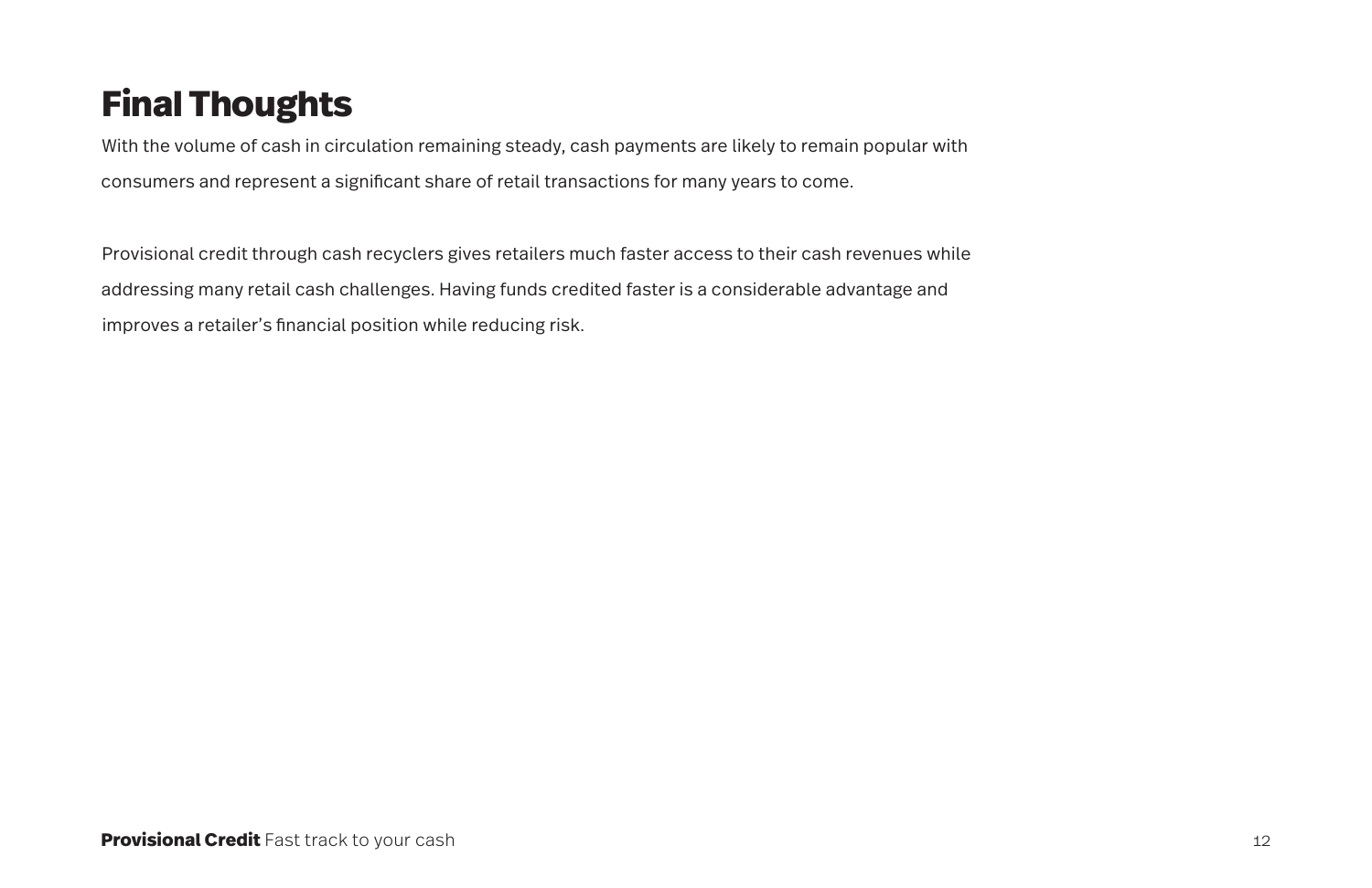

Since 1998, ARCA has been committed to helping people control and streamline cash operations in bank branches, retail stores and self-service kiosks. By focusing on technology and services, ARCA delivers thoughtful solutions to make transactions simpler, more efficient and more secure.

We are reimagining everyday transactions, freeing people to focus on what matters most.

### **Connect with us**

- **f**aRCA.Cash
- $\blacksquare$  @ARCAcash
- **In ARCA Worldwide**
- $@$  arca.worldwide
- $\blacksquare$  ARCA Worldwide

#### **United States, Global Headquarters**

1151 Holmes Road Mebane, NC 27302 United States

#### **Italy**

Via Statale, 17 10012 Bollengo (TO) Italy

**United Kingdom** The Capital Building 12/13 St Andrew Square Edinburgh EH2 2AF **Scotland** 

#### **France**

16 Avenue des Chateaupieds 92500 Rueil-Malmaison France